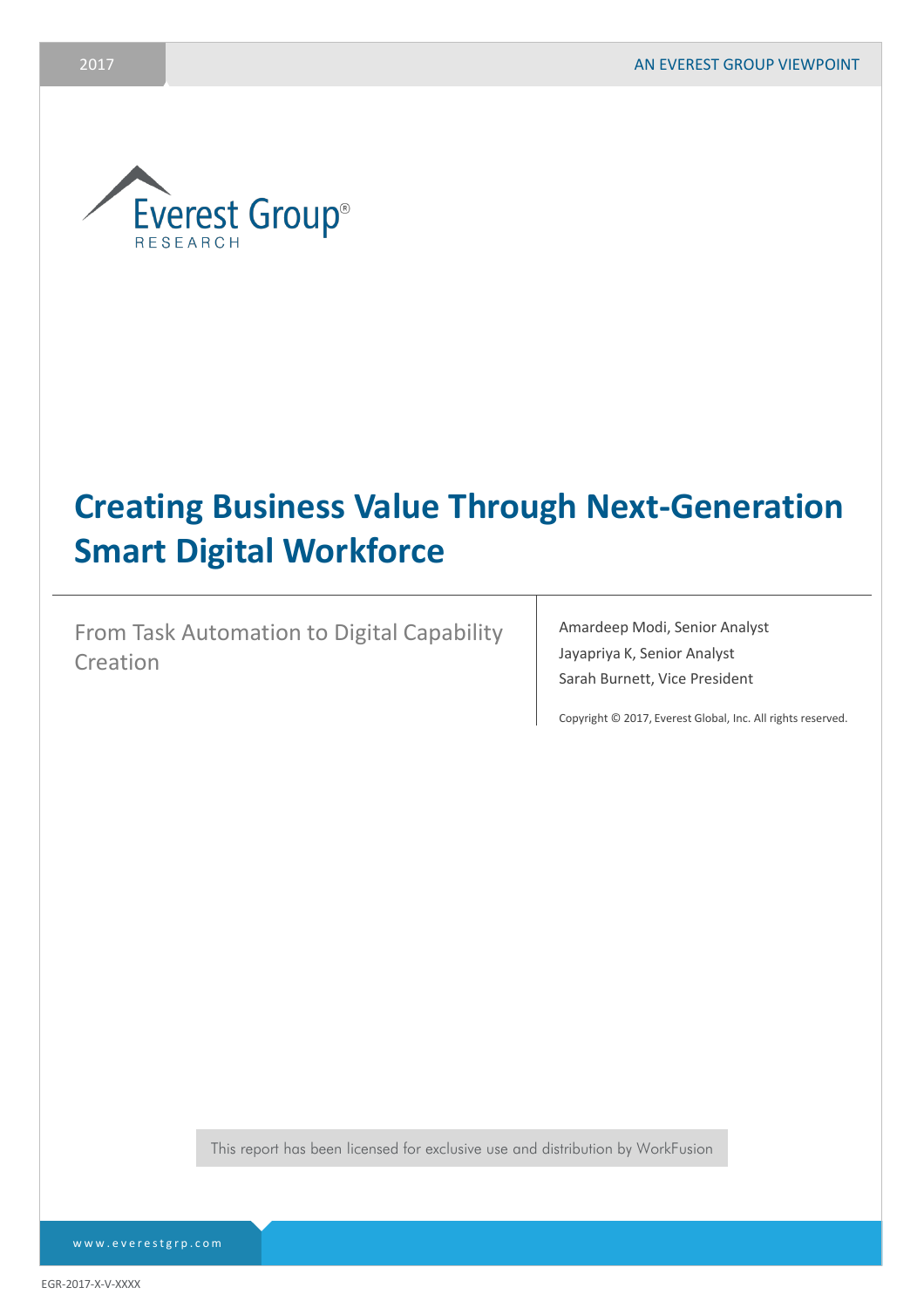### Introduction

Digital transformation has become a necessity for firms to survive in this era of disruptive business models and rapidly changing markets. Undoubtedly, Service Delivery Automation (SDA) solutions such as Robotic Process Automation (RPA) and Artificial Intelligence (AI) can play a significant role to enable this transformation and create value for enterprises. Until recently, most of the automation projects at enterprises have been majorly done in silos, confined to task-level automation, and targeted at achieving some short-term tactical benefits. However, enterprises are now exploring to go beyond such task-level automation and develop digital capabilities for achieving targeted business outcomes. The key is to understand the multitude of applications of automation technologies and leverage them to create distinctive digital capabilities.

The purpose of this study is to help enterprises widen their perspectives on automation technologies and solutions. It also aims to provide an understanding of their applications in building a smart digital workforce that can help organizations achieve strategic business outcomes.

Some of the key questions addressed in this study are:

- $\bullet$  What are the key business problems in the traditional workforce model?
- What are the key automation technologies that enable a digital workforce?
- What are the common misconceptions about automation technologies and solutions?
- $\bullet$  How can these automation technologies and solutions come together to create a smart digital workforce?
- How can enterprises transform their front- and back-office operations through a smart digital workforce to become future-ready?
- How can enterprises achieve strategic business impact by leveraging digital capabilities?

### **Case study summaries**

### **Case study 1 (page 6):**

Business problem: The bank was looking at opportunities to improve their customer experience as part of their efforts to digitize bank operations

#### Business outcomes:

The bank reduced the average time for customer onboarding from **16 days to 9 minutes**

#### **Case Study 2 (page 12);** Business problem:

A global performance management company that provides information about what consumers watch and buy faced challenges in product categorization and SKU management

### Business outcomes:

**Achieved 98.5% accuracy** in product categorization with up to 70% of the process automated and **reduced manual effort by up to 80%**

#### **Case Study 3 (page 16):** Business problem:

A leading multinational software corporation was looking to transform the way they process their customer invoices

#### Business outcomes:

**67% reduction in the number of FTEs** needed in the process and improved accuracy with **20% reduction in help desk inquiries**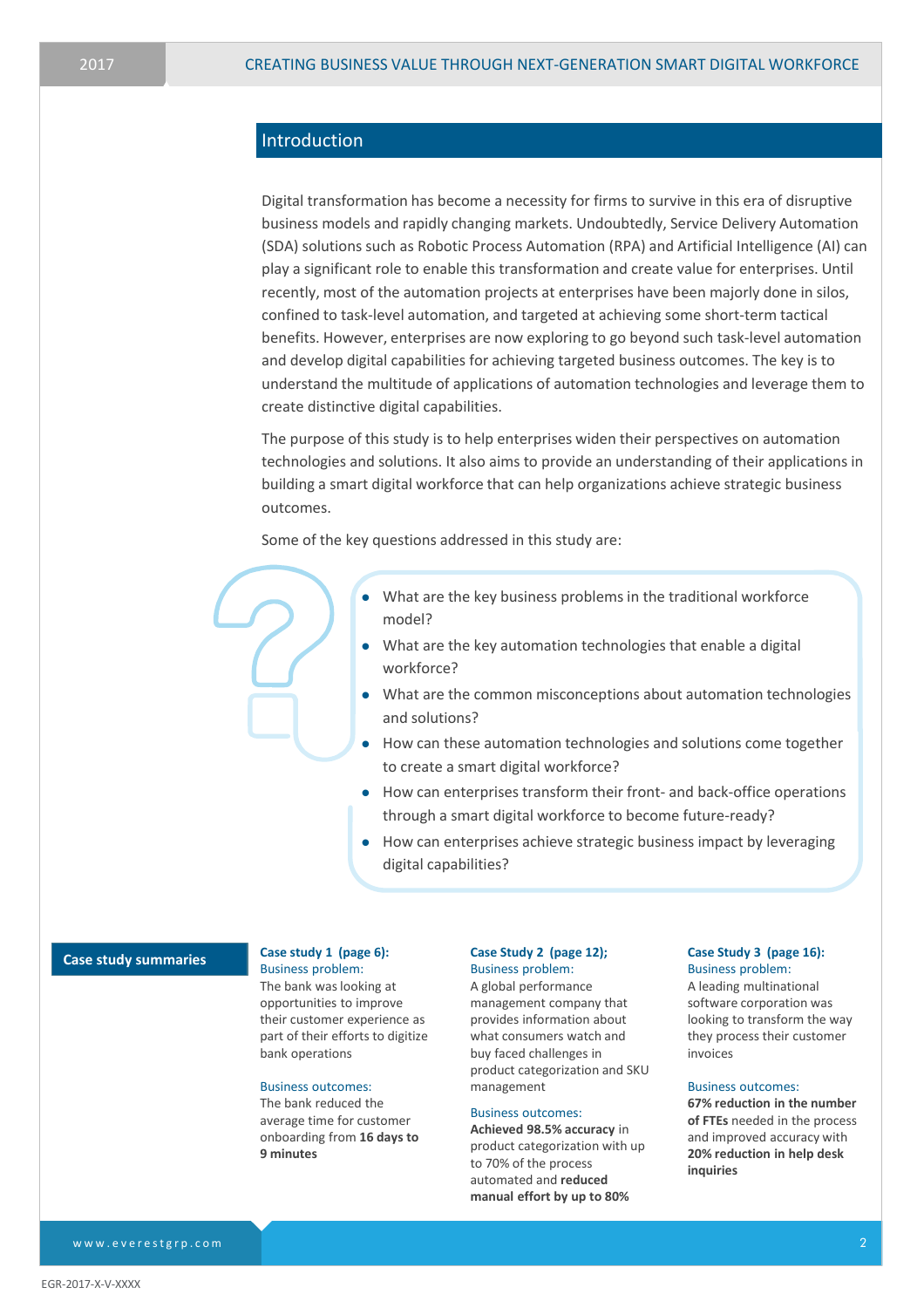### Key business problems in the traditional workforce model

The traditional workforce model consisted of humans handling all business processes from repetitive transactional to knowledge-based processes. With evolving customer expectations and business situations in a digital-first world, firms with the traditional workforce model face numerous business challenges today. Some of the common business problems encountered by firms with the traditional workforce model are outlined below:

- **1.Processing high volumes of unstructured data:** With increased adoption of omnichannel business models, organizations are witnessing huge volume, variety, and velocity of unstructured data, which requires significant manpower to process it into structured data and extract valuable insights. These processes are also time-consuming and prone to human errors, if handled manually
- **2.Handling highly repetitive and transactional business processes:** Transactional business processes, both in front- and back-office operations, are generally handled by human workforce. These processes would normally have highly repetitive tasks such as copypasting information, entering data into multiple systems, and accessing multiple applications to consolidate relevant information. These tasks are often done in silos and are also prone to manual errors and inefficiencies
- **3. Legacy systems not compatible with modern applications and systems:** While legacy systems that hold valuable data records may be critical for businesses, in many situations they are not compatible with new applications or technologies. This inhibits the efforts of integration, improving operational efficiency, and streamlining processes
- **4.Increased customer queries across multiple channels:** Customers are increasingly contacting businesses through multiple touchpoints according to their convenience, and also expect immediate and round-the-clock resolution of their queries. In a traditional agent-only operating model, it is becoming increasingly difficult for firms to meet the expectations of today's digital-savvy consumers. These problems are further intensified with employee attrition and seasonal peaks in demand that pose challenges for firms to delight and retain custom
- **5.High turnaround time of agents in handling complex customer queries:** Human agents handling complex customer queries or escalations need to maneuver through different systems and applications to pull relevant data, analyze it to get insights, and solve their queries. This process is generally very time-consuming and increases the Average Handling Time (AHT) for processing inquiries resulting in process inefficiency, inaccuracy, and customer dissatisfaction. Sometimes, new agents may not be aware of the best method to handle a type of escalation or query, which might further increase the AHT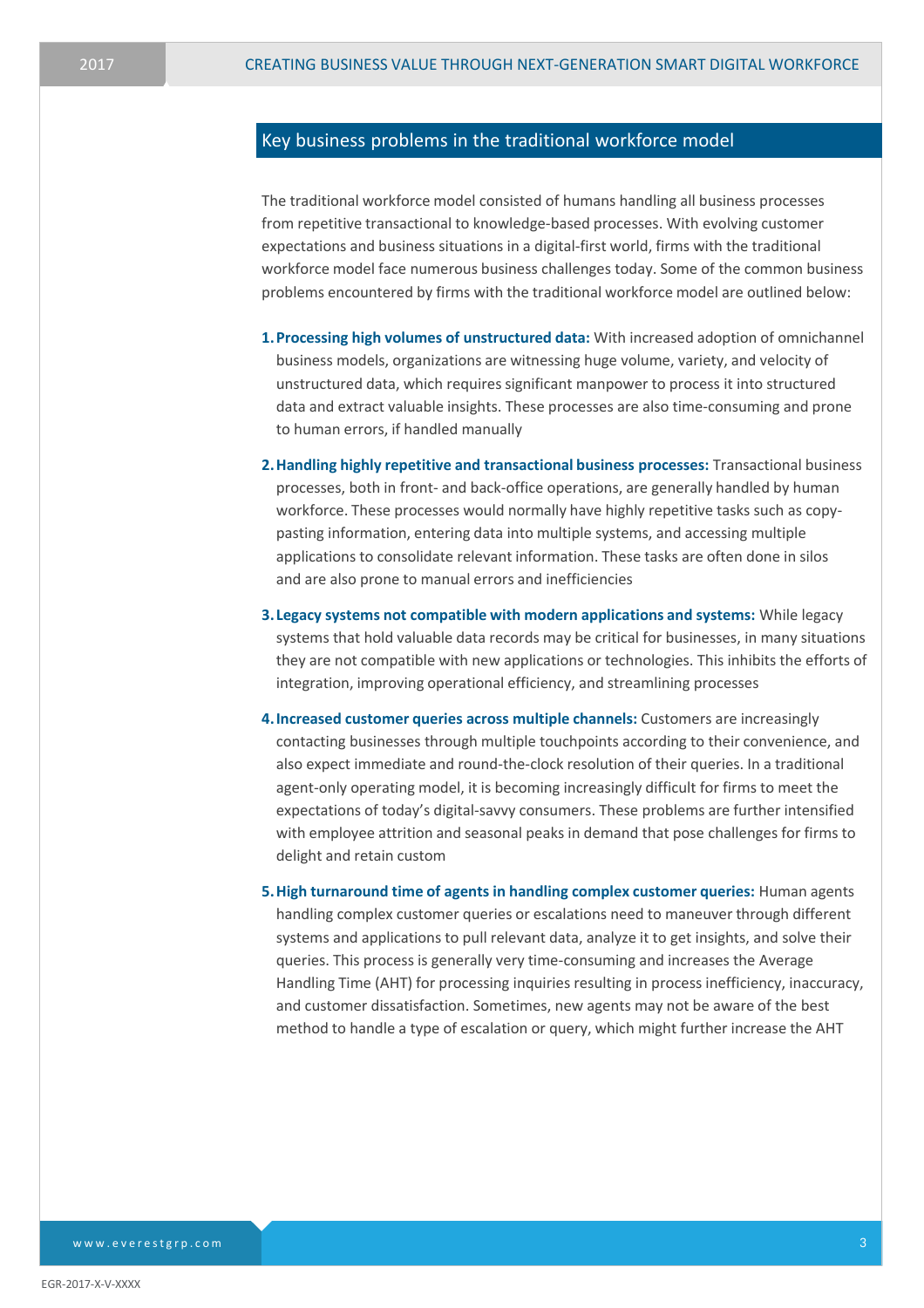### The next-gen digital workforce model for a future-ready enterprise

Business processes in an organization can be classified as strategic, knowledge-based, and transactional processes based on their type, nature, and the complexity involved in execution. The problems faced by the traditional workforce model in handling these business processes can be resolved by deploying a smart digital workforce comprising bots along with human agents. Bots that can handle most of the transactional processes and some knowledge-based processes can significantly free up the time of human agents to handle high-value work. With the increased sophistication of RPA and cognitive automation solutions and ease of implementation, we are witnessing rising adoption of smart digital workforce for managing transactional and knowledge-based processes. The next-generation digital workforce model will have human agents and bots working together, with humans involved more in strategic processes and decision-making. An illustration of the nextgeneration digital workforce model is given below in Exhibit 1.



[www.everestgrp.com](http://www.everestgrp.com/)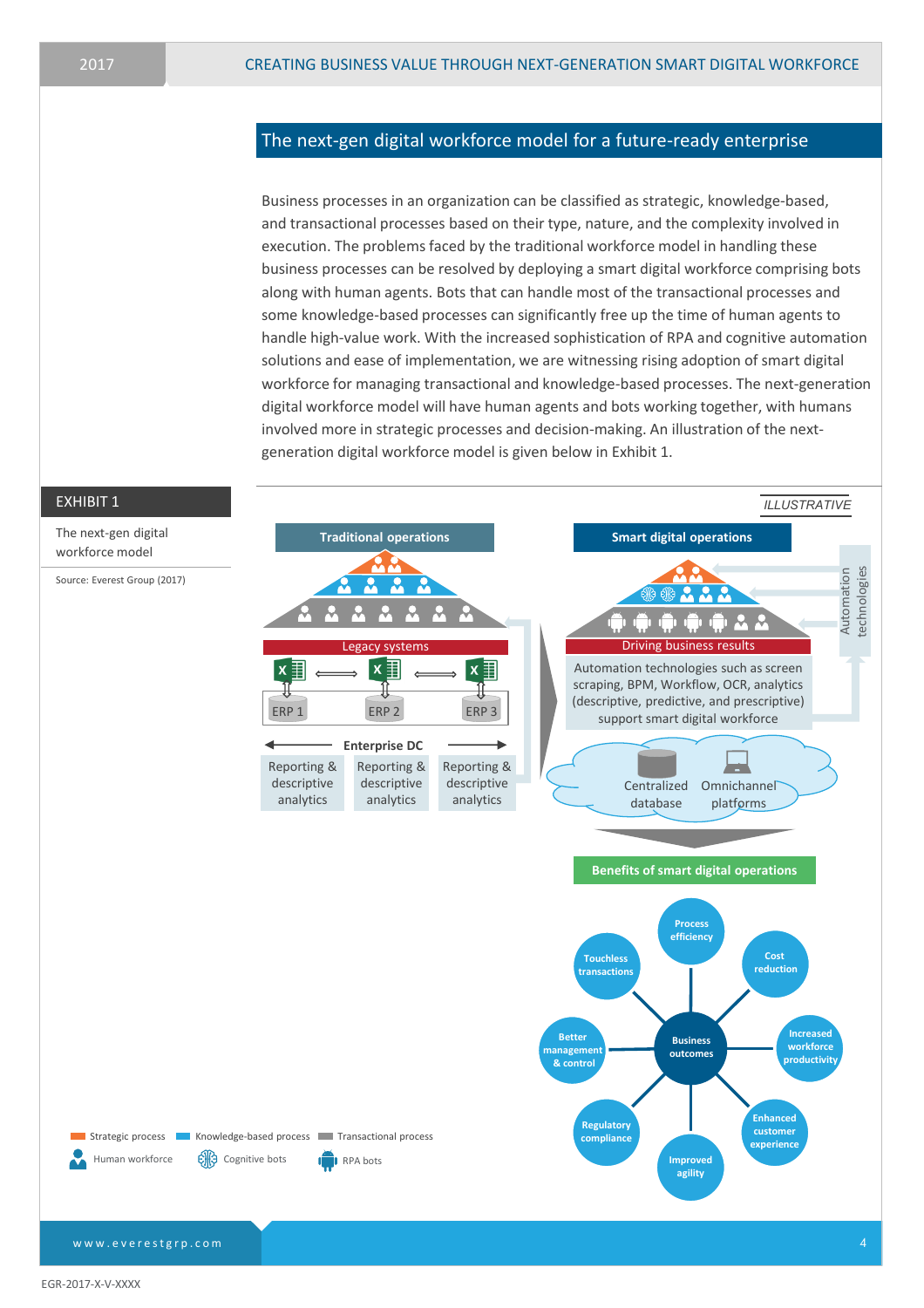### **Key benefits of next-generation digital workforce model for enterprises:**

The increased sophistication of RPA and cognitive automation solutions and ease of implementation has led to the rising adoption of smart digital workforce for managing transactional and knowledge-based business processes. Some of the key benefits of adopting the next-generation digital workforce model are listed below.

- In the next-generation digital workforce model, cognitive bots bring in the capability to process all types of data, including unstructured, with greater speed and higher accuracy than human workforce. The automation rates from using these bots typically range from 20% to as high as 80%. Automation rates and accuracy increase with time, as the bots learn and train themselves with larger data sets
- RPA bots can be deployed to automate transactional processes with less variability in process workflow or data inputs. Some RPA solutions can also automate the routing of exceptions to human agents. This leads to greater process efficiency, accuracy, human workforce productivity, and significant reduction in Total Cost of Operations (TCO)
- Knowledge-based processes with unstructured data can be automated with a combination of RPA and cognitive automation, along with workforce orchestration capabilities, to dynamically distribute tasks in real-time between RPA bots, cognitive bots, and human workforce. Enabling technologies such as robotics, BPM/Workflow, OCR, machine learning, and analytics (especially predictive and prescriptive) support this ecosystem of smart digital operations
- Integrated databases and cloud-based omnichannel platforms empower the digital workforce with the right set of processrelevant to generate actionable insights

In the following sections, we attempt to address in detail how various automation technologies and solutions come together to enable digital capabilities in an enterprise to solve business problems and deliver outcomes.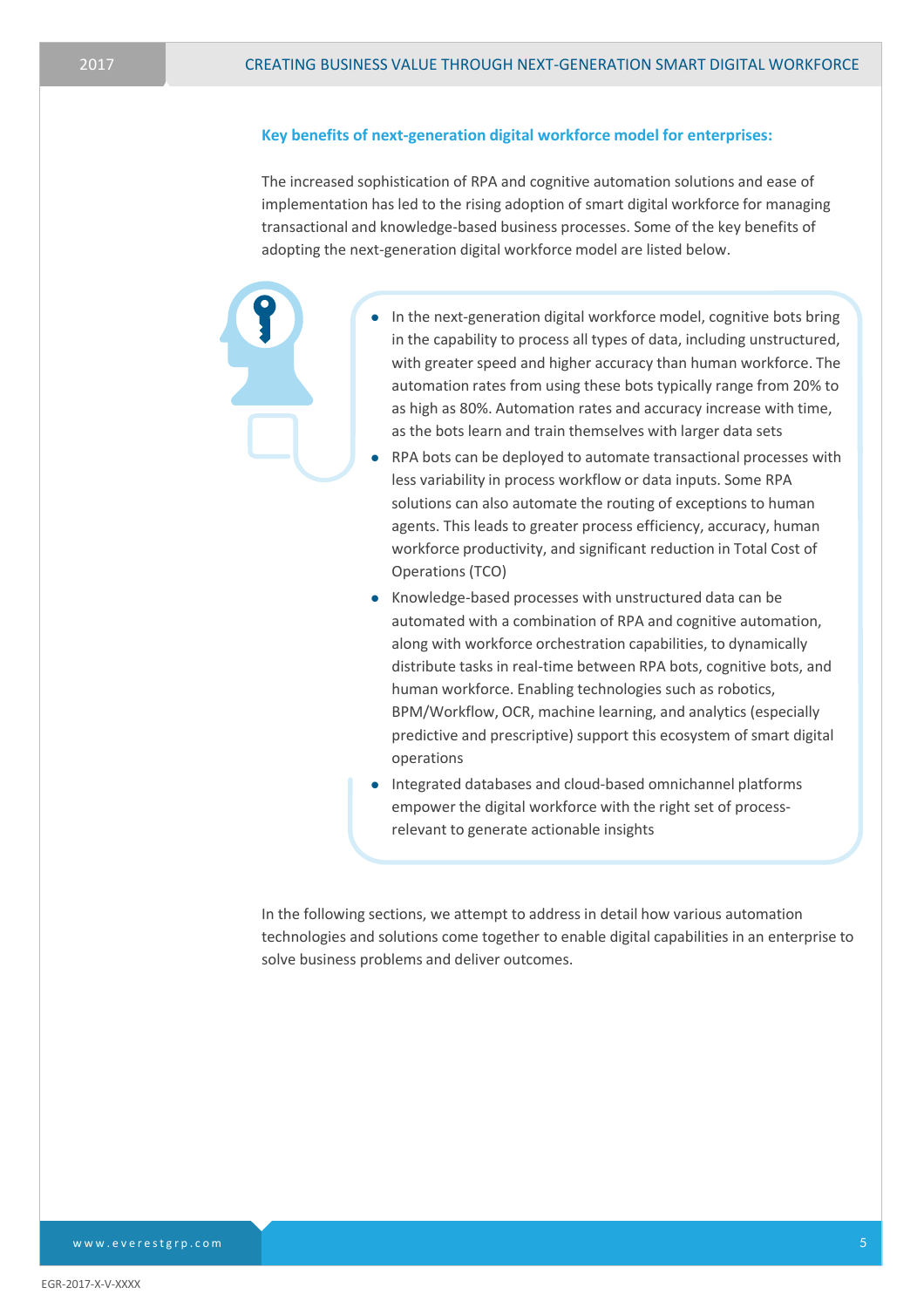### EXHIBIT 2

**Case study:** Leading global bank in South Africa

Source: Everest Group (2017)

Average time for customer onboarding went from 16 days to 9 minutes

#### **Process: Customer onboarding**

#### **Business problem:**

- The bank was looking at opportunities to improve their customer experience as part of the efforts to digitize bank operations
- One of the processes that required to be optimized was customer onboarding, which typically took 16 days for completion
- The bank had several disparate legacy systems that needed to be integrated to optimize the entire customer onboarding process

#### **Solution:**

- The bank engaged with a smart automation solution provider to optimize their customer onboarding process
- The solution implemented was an enterprise-wide automation platform which helped to transform the operations of the bank
- The solution included SDA capabilities such as RPA, OCR, workflow, cognitive automation, and analytics with a process-centric software subscription model (vs. per bot licensing)

#### **Business outcomes:**

- The bank reduced the average customer onboarding time from 16 days to 9 minutes
- Achieved STP rates of 60-100% across various processes where solution is implemented
- Customer onboarding process is optimized to be completed when the customer is online and interacting with Standard Bank

### Automation Technologies

Technologies that enable automation solutions have witnessed significant advancements in recent years, enabling the development of scalable enterprise-grade automation solutions and faster & easier implementation. Some of the key technologies that form the underlying systems for Service Delivery Automation (SDA) solutions are discussed below.



**Robotics:** In the global services context, robotics refers to an execution engine for processing rules-based tasks such as moving data across disparate systems. Techniques such as surface integration are generally used to communicate with the underlying systems. Robotics is a core capability of RPA.

EXHIBIT 3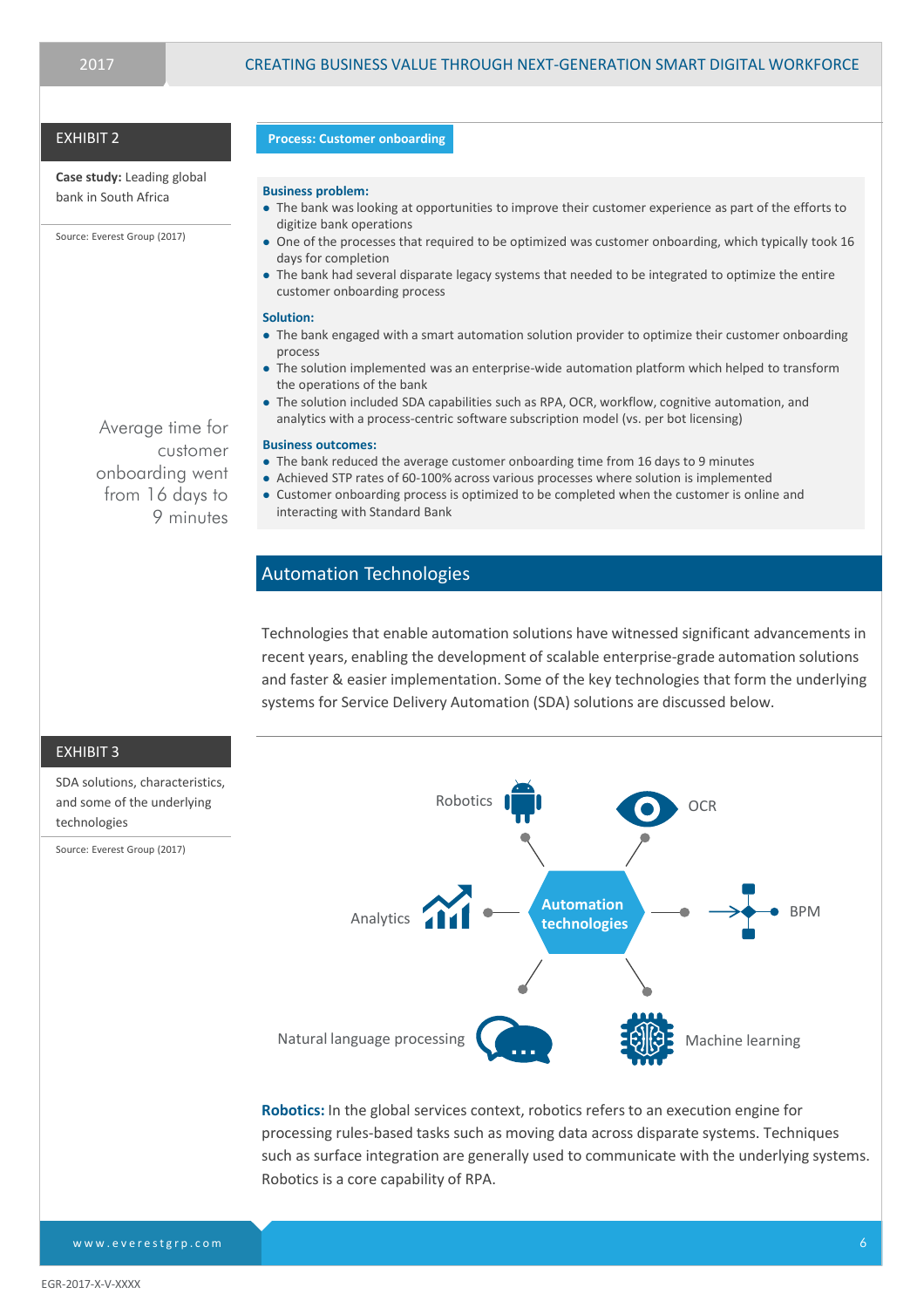**Optical Character Recognition (OCR):** A tool used to extract information from images, and convert them into a machine-readable format. OCR utilizes descriptions, tagging, and domain-specific knowledge to identify and categorize content. OCR paired with cognitive automation improves the accuracy and rate of automated classification and extraction.

**Business Process Management (BPM):** Comprises a set of workflow and process designing tools, where the business logic for optimized processes can be configured. BPM orchestrates the flow of work across human tasks, bot tasks, and system tasks to enable end-to-end process automation. BPM capability, when embedded into RPA and cognitive automation systems, reduces time-to-automation, facilitates workflow design, and enables users to elevate from task automation to process automation.

**Analytics:** This refers to a suite of applications from process/business intelligence to various types of advanced analytics solutions such as predictive, prescriptive, and big data analytics. Automation solutions with embedded analytics allow users to describe, predict, and derive actionable insights for improving business performance.

**Machine Learning (ML):** A core technology within cognitive automation. ML algorithms such as Random Forest, Hidden Markov, and Deep Learning Neural Net (DNN) use data to learn and improve the output of their work output without the need for manual programming. ML is a core capability for automating knowledge-based business processes. Cognitive automation provides data intake and quality control capabilities and applies this sanitized data to ML algorithms to create models (algorithms that have been trained with data) that can perform more complex knowledge-based work. As people handle exceptions, models learn and adapt, which further reduces manual effort.

**Natural Language Processing (NLP):** It enables people and software to communicate in human language. NLP is used to build bots that can parse or interpret natural language of humans (Natural Language Understanding), and script responses to their queries in natural language (Natural Language Generation). NLP is the core capability within conversational automation or "chatbots."

### Common misconceptions about RPA and cognitive automation

While SDA solutions have witnessed higher demand and rapid adoption recently, it is important to be aware of certain misconceptions about these solutions that are prevalent in the market. There are two common misconceptions about RPA and cognitive automation solutions.

- RPA and screen scraping are often considered to be the same in terms of functionalities and business applications. In many situations, screen scraping is being repeatedly used for referring to RPA
- $\bullet$  Similarly, the other misconception we commonly observe in the market is when machine learning is used interchangeably with cognitive automation

In reality, while screen scraping and machine learning are important components of RPA and cognitive automation solutions respectively, there are a host of other underlying technologies and capabilities that make them consumable and enterprise-grade, with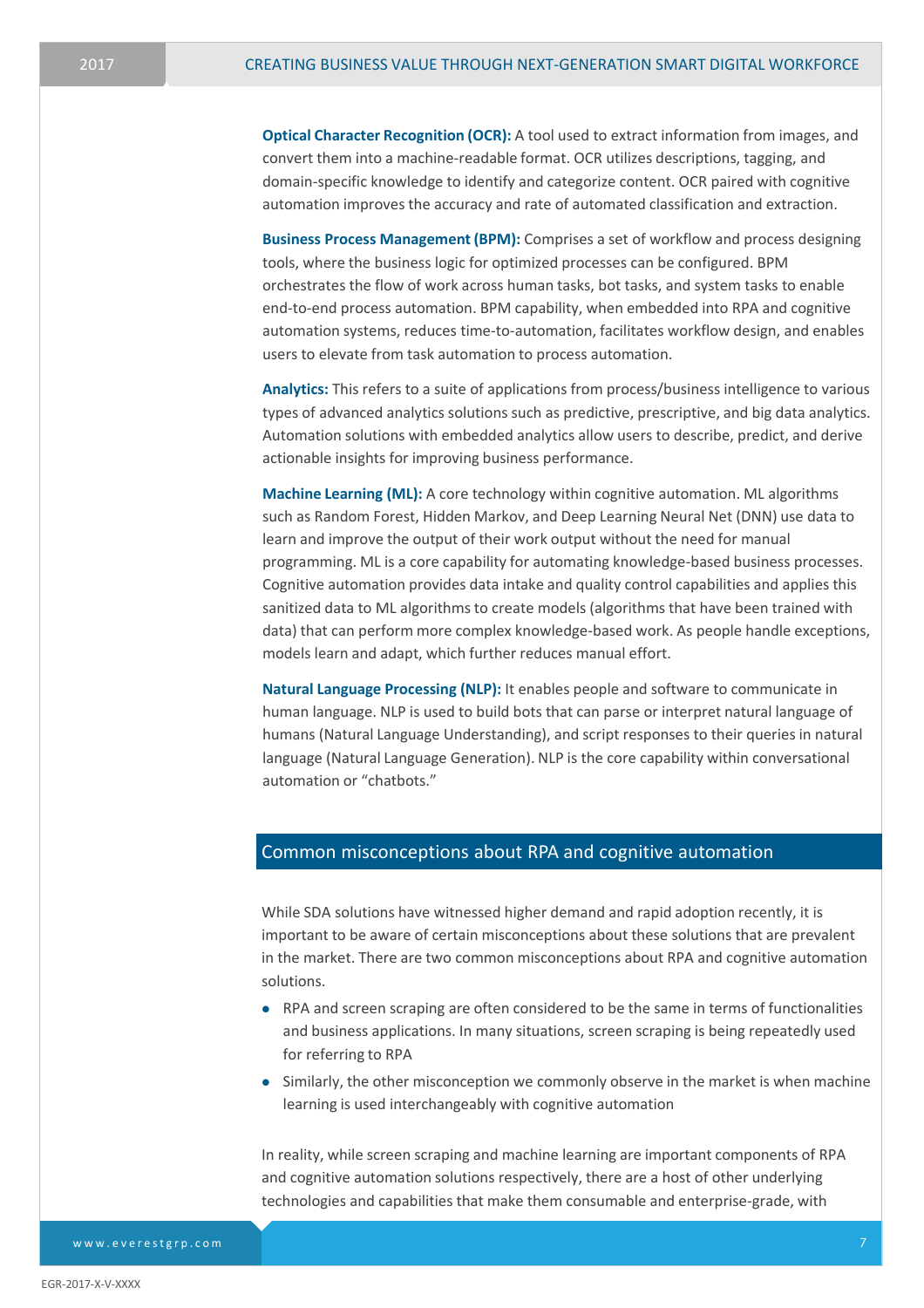the potential to deliver significant business outcomes. Hence, enterprises need to have a clear understanding of the various characteristics of SDA solutions and the underlying technologies within each of the solutions as outlined in Exhibit 3, in order to judge the capabilities of SDA offerings available in the market.

**Screen scraping ≠ RPA:** Screen scraping is a technology that forms a part of RPA. While RPA solutions are capable of screen scraping and capturing data from legacy systems, the applicability of RPA is much wider than screen scraping. RPA solutions use not just screen but web scraping (based on Document Object Model (DOM) ) as well as imaging capabilities to interface to business or IT systems. As depicted in Exhibit 3, there are a host of other technologies and capabilities, apart from screen and web scraping, that are necessary for enterprise-grade design, deployment, governance, and maintenance of RPA

- RPA solutions are integrated with native BPM/workflow that enables logic-based decision-making to execute a sequence of tasks
- The task scheduling and queue management capability contributes to efficiently coordinating the execution of various tasks in business processes and can be run in unattended mode on virtual machines hosted on server or cloud infrastructure
- They also come with a centralized control tower to control and monitor the performance of bots to offer enterprise-grade visibility, control, and scalability
- RPA enables organizations to design process execution steps in a user-friendly manner, and, typically provide a no-coding interface for defining automation steps and configuring bots
- Enterprise-grade RPA comes with a range of other capabilities such as debugging capabilities, version control, audit trail, security features such as credential vaults and role-based access, and pre-built connectors and APIs that make it easier to integrate with third-party services and applications

**Machine learning ≠ Cognitive automation:** Machine learning is a key enabler of cognitive automation. However, there are a host of other technologies and capabilities required to make it consumable and scalable for enterprises, as illustrated in Exhibit 3.

- An enterprise-grade cognitive automation solution provides the capabilities to automatically:
	- Capture the input data and outputs, as processed by human agents
	- Categorize the input data based on its type and identify the best machine learning algorithm for all those categories
	- Train the machine learning algorithm with numerous data sets until the desired accuracy levels are reached
	- Package the trained algorithm into a cognitive bot and add it to the pool of digital resources to automate the tasks it has been trained for
	- Learn from exceptions continuously
- Cognitive automation typically comprises a suite of tools that provides the ability for firms to automate knowledge-based work, control and monitor bots, and observe patterns in complex data, extract, and act on the insights that may not have been discovered manually by humans
- These solutions may also have Natural Language Processing (NLP) to understand human language and emotions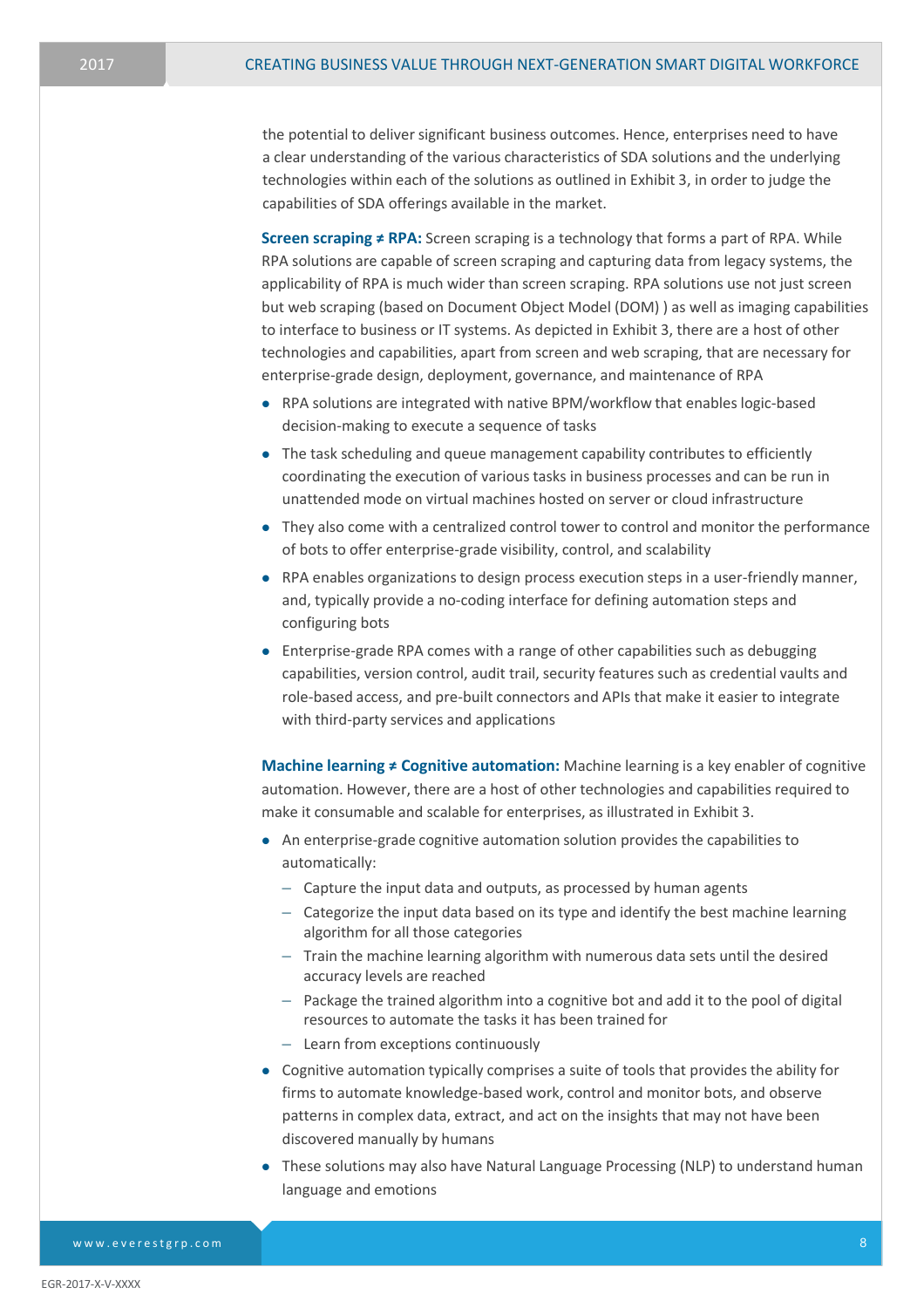| <b>EXHIBIT 4</b><br>SDA solutions, characteristics                                  | <b>RPA</b>                                                                                                                                                                                                                                                              | <b>Cognitive Automation</b>                                                                                                                                                                                                                                             |  |
|-------------------------------------------------------------------------------------|-------------------------------------------------------------------------------------------------------------------------------------------------------------------------------------------------------------------------------------------------------------------------|-------------------------------------------------------------------------------------------------------------------------------------------------------------------------------------------------------------------------------------------------------------------------|--|
| and underlying technologies<br><b>SDA Solutions</b><br>Source: Everest Group (2017) | <b>Sophistication of SDA solutions</b>                                                                                                                                                                                                                                  |                                                                                                                                                                                                                                                                         |  |
| <b>Key characteristics</b>                                                          | • Deterministic<br>• Rules-based automation<br>• Workflows and code are<br>embedded manually<br>• Deployed to automate<br>transactional and repetitive<br>tasks of business processes<br>• Handles structured and semi-<br>structured data                              | • Probabilistic<br>• Automates knowledge-based<br>processes<br>• Learns by itself and builds<br>knowledge bases over time<br>• Deployed to automate<br>conversational and complex<br>business processes<br>• Handles all types of data<br>including unstructured        |  |
| <b>Common technologies</b><br>and capabilities                                      | <b>OCR</b><br><b>BPM/Workflow</b><br>Control tower<br><b>Exceptions handling</b><br>Task scheduling and queue management<br>Data validation and audit trail<br>Version control<br>Process management tools<br>Design studio<br>APIs for third-party service integration |                                                                                                                                                                                                                                                                         |  |
| <b>Differentiating technologies and</b><br>capabilities                             | • Screen scraping<br>• Rules engine<br>• Basic analytics<br>• Library of pre-built automations<br>• Bot performance analytics                                                                                                                                           | • Machine learning<br>• Natural language processing<br>• Advanced analytics<br>• Data capture<br>• Workplace analytics<br>• Automated training and<br>self-learning<br>• Library of machine learning<br>algorithms<br>• Performance management<br>• Resource management |  |

SDA solutions comprise Robotic Process Automation (RPA) and Cognitive Automation solutions. The various underlying technologies and capabilities within each of these solutions as described in Exhibit 3 are essential to build the key characteristics that provide value for enterprises. The following section aims to clear the two common misconceptions about automation technologies and SDA solutions.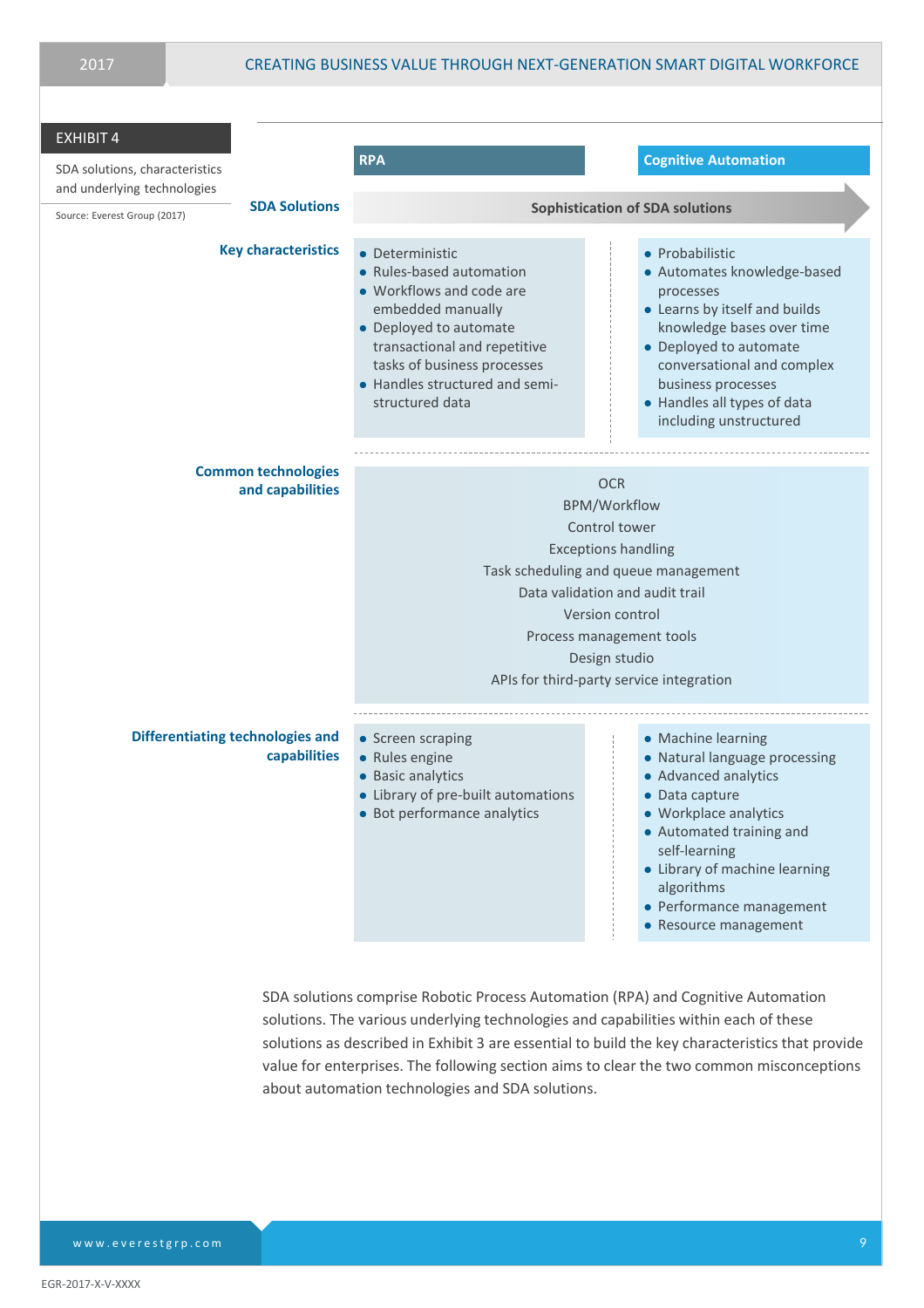### Automation value chain

RPA and cognitive automation have been the latest buzzwords in the market, often touted to disrupt the traditional business models of enterprises. However, it is important to note that automation technologies/solutions, if considered in isolation, may not be sufficient to have a dramatic impact and achieve business outcomes. The key to success lies in establishing the desired business outcomes and using this outcome-based lens to evaluate how SDA technology vendors can help to achieve them.

A digital workforce, comprising RPA and cognitive bots as described in Exhibit 4, can reduce the manual effort and improve the efficiency of human workforce, while enabling organizations to achieve better operational agility in changing business environments.

| <b>EXHIBIT 5</b>                                        |                                                                                                                                                                     |                                                     | Required        | Not required                                   |
|---------------------------------------------------------|---------------------------------------------------------------------------------------------------------------------------------------------------------------------|-----------------------------------------------------|-----------------|------------------------------------------------|
| Automation technologies<br>come together to build smart |                                                                                                                                                                     |                                                     |                 |                                                |
| digital workforce for various<br>business requirements  | <b>Bot</b>                                                                                                                                                          | <b>Automation technologies</b>                      | <b>Learning</b> | Data type                                      |
| Source: Everest Group (2017)<br><b>Agent-assist</b>     | Automating various applications<br>on agent's desktop or virtual<br>applications and learning from<br>past customer interactions to<br>suggest the next best action | <b>RPA</b><br>AI<br><b>BPM</b><br><b>OCR</b>        | Yes             | Structured and<br>semi-structured              |
| <b>Copy-paste</b>                                       | Executing rules-based processes<br>involving copying data from one<br>application to another                                                                        | <b>RPA</b><br>AI<br><b>BPM</b><br><b>OCR</b>        | No              | <b>Structured</b>                              |
| <b>Reconciliation</b>                                   | Matching transactions across<br>disparate systems including<br>subjective mapping                                                                                   | <b>RPA</b><br>AI<br><b>BPM</b><br><b>OCR</b>        | Yes             | All types of<br>data including<br>unstructured |
| <b>Dispatch</b>                                         | Classifying documents,<br>transactions and emails into<br>workflows                                                                                                 | <b>RPA</b><br><b>AI</b><br><b>OCR</b><br><b>BPM</b> | Yes             | All types of<br>data including<br>unstructured |
| <b>Data entry</b>                                       | Gathering data from unstructured<br>documents and entering into<br>systems                                                                                          | <b>RPA</b><br>AI<br><b>BPM</b><br><b>OCR</b>        | Yes             | All types of<br>data including<br>unstructured |
| <b>Chatbot</b>                                          | Identifying the intent and<br>resolving customer inquiries in<br>natural language over voice or<br>text                                                             | <b>RPA</b><br>AI<br><b>BPM</b><br><b>OCR</b>        | Yes             | All types of<br>data including<br>unstructured |

## [www.everestgrp.com](http://www.everestgrp.com/)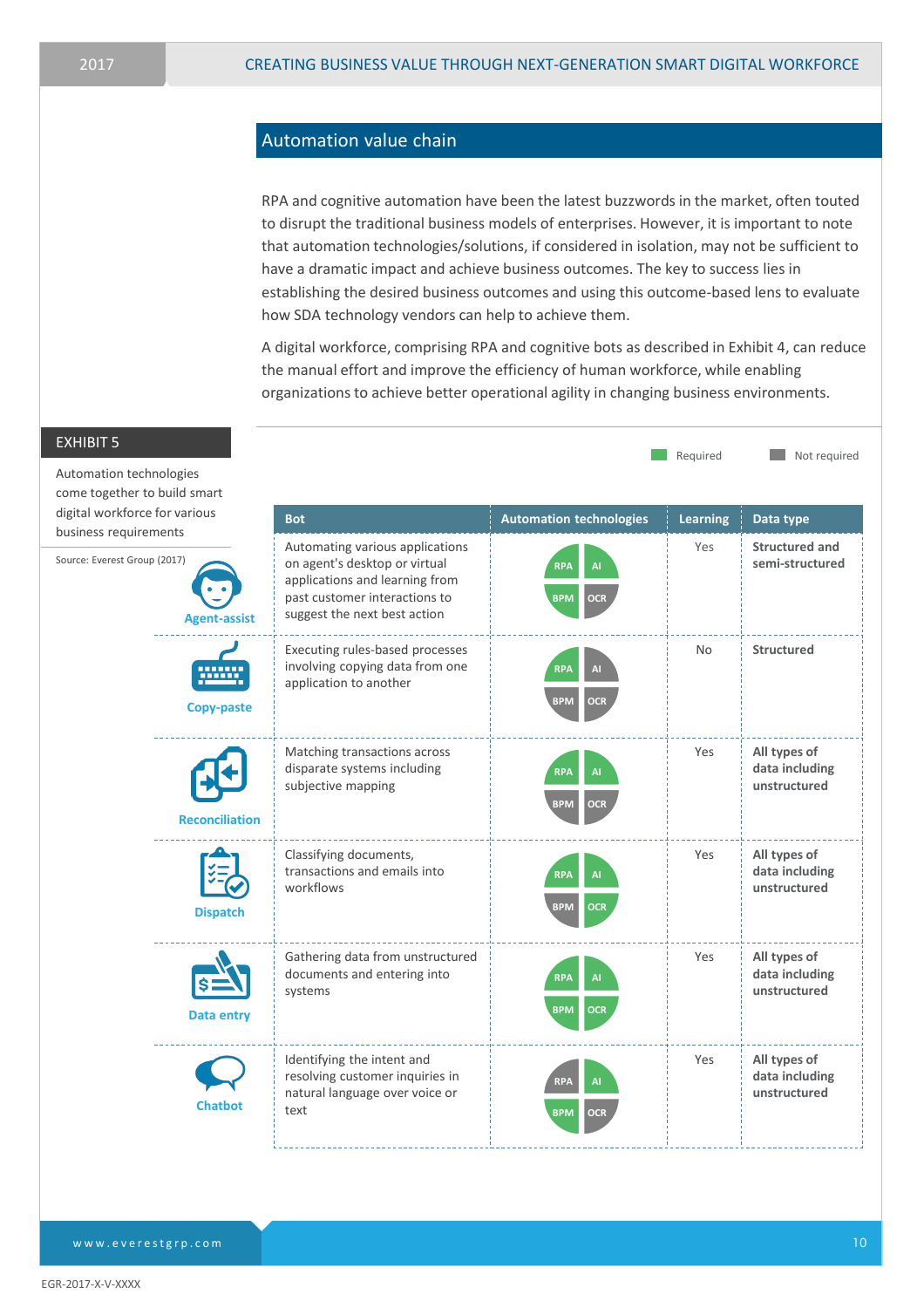**Agent-assist bot:** These bots are commonly deployed in customer service function to assist agents handling customer queries. They can automate various applications on the agent's desktop or virtual applications. These bots can also monitor the screen of agents and guide them with the next best action depending upon the context of the call or process requirements

**Copy-paste bot:** These bots execute rules-based processes that involves moving structured data from one application to another

**Reconciliation bot:** Reconciliation bots match transactions across disparate systems and detect errors. This task includes subjective mapping and hence such bots also require AI capabilities to process transactions with higher accuracy

**Dispatch bot:** These type of bots are involved in classifying documents, transactions, or emails, incoming from multiple sources into different categories. Such classification involves screening documents in multiple formats (text, images, etc.) and hence requires automation technologies such as OCR, along with RPA and AI

**Data-entry bot:** These bots gather relevant information from unstructured documents and enter into relevant systems or applications. Collecting and processing unstructured data requires both AI and OCR capability to read the data in multiple formats and apply judgment. Once the relevant information is extracted, BPM/workflow calls upon RPA bots for entering the information into systems/applications

**Chatbot:** Chatbots can directly interact with customers in natural language to solve lowcomplex queries over voice or text. These bots, powered by NLP and ML capabilities, can determine customer intent & sentiments and accordingly respond to customer queries or escalate to concerned departments to be handled by human agents. They can also be integrated seamlessly with an RPA bot to perform transactional tasks such as updating customer information in multiple systems or sending historical bank statements

The degree of complexity and the type of processes will determine the sophistication of automation technologies needed to configure the bots. For example, if chatbots are required to answer standard customer queries, a rule-based engine with BPM and natural language processing would be the key capabilities required. Whereas, when it requires to learn to address ambiguous and unfamiliar customer queries, machine learning capability would be needed as well.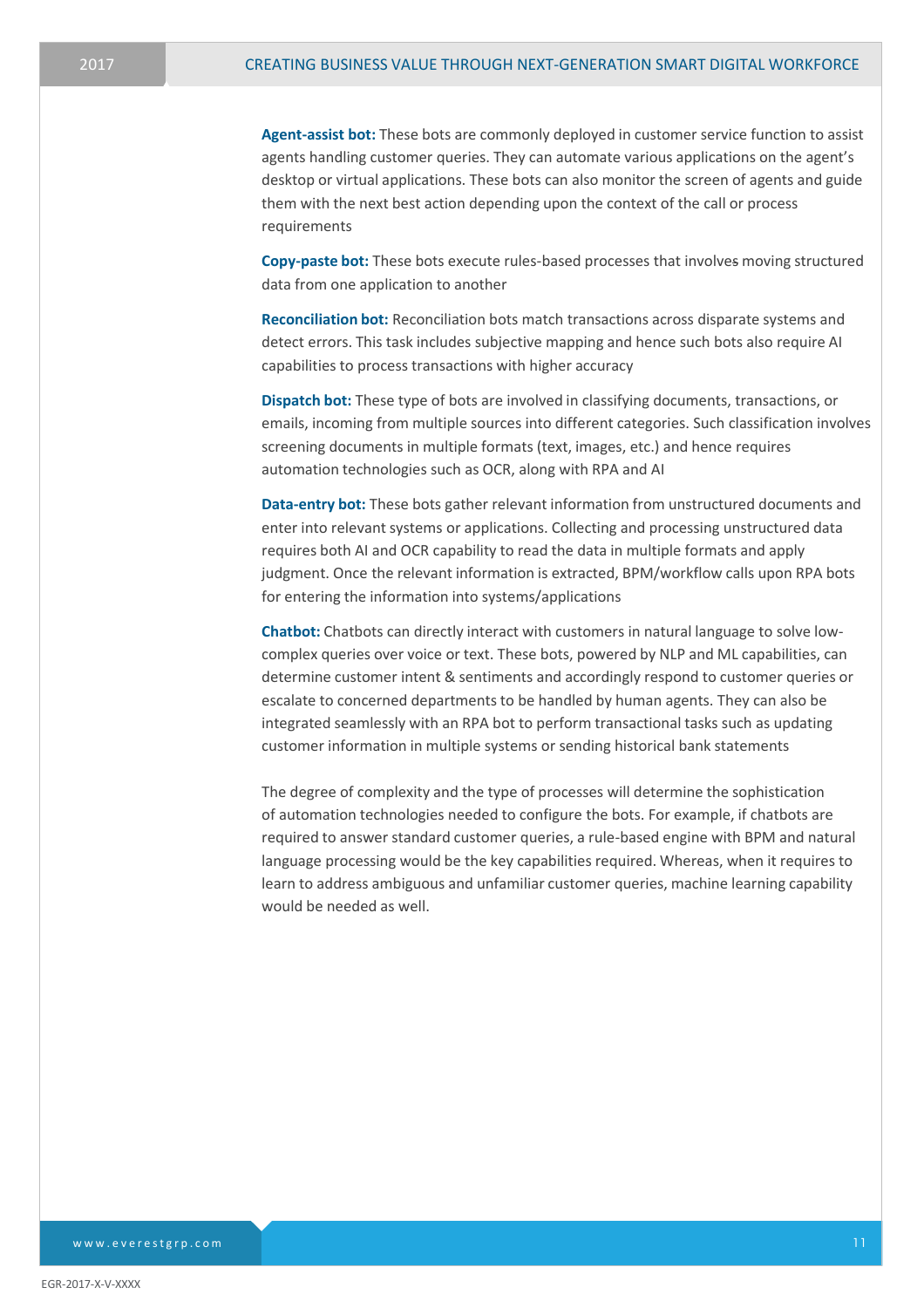### EXHIBIT 6

**Case Study:** Leading global performance management company

Source: Everest Group (2017)

#### **Process: Retail measurement**

#### **Business problem:**

- A global performance management company, that provides a comprehensive understanding of what consumers watch and buy, faced challenges in product categorization involving harmonizing product information from global Stock Keeping Units (SKUs) to local SKUs
- They had close to 40 different products across different markets that had different definitions and constituents
- The whole process of categorization was carried out manually by human workforce and was prone to errors and inefficiencies

#### **Solution:**

- A smart automation solution was implemented based on established global standards to automate categorization at the local level
- The incoming data from retailers, vendors which consisted of multiple formats such as text, images etc., are processed using cognitive automation capabilities
- The local datasets were matched with global standards and structured data is created

#### **Business outcomes:**

- Implementation of cognitive automation helped to achieve 98.5% accuracy in product categorization
- Up to 70% of the process was automated and manual effort was reduced up to 80% through deployment of cognitive automation

Reduced manual effort by up to 80%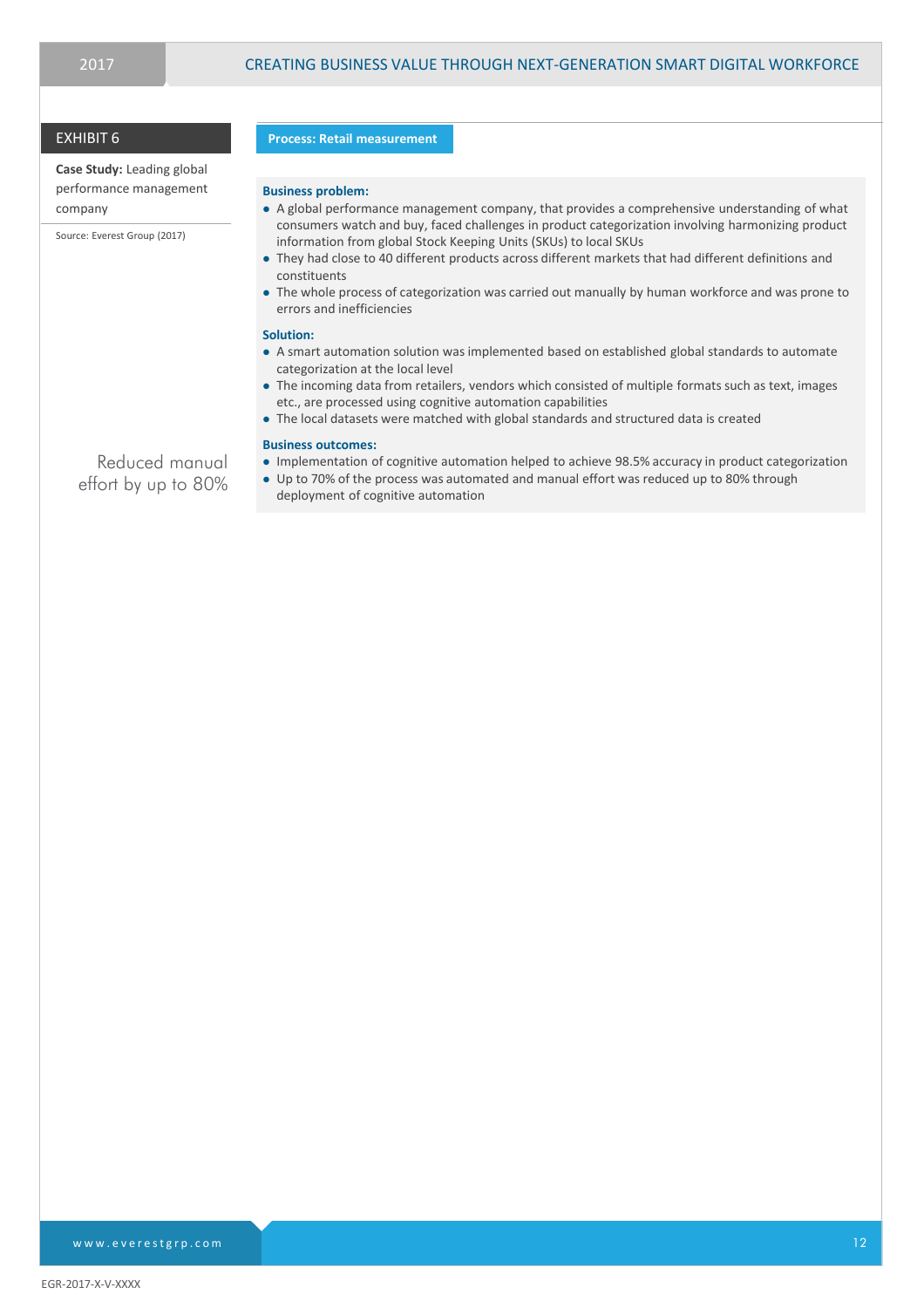### Digital transformation of front- and back-office operations

A smart digital workforce comprising RPA and cognitive bots can be deployed in the frontand back-office within operations as depicted in Exhibit 5. The digital front-office would have customer-facing chatbots that address low and medium-complex customer queries directly and agent-assist bots that help agents solve high-complex queries. Depending on vendor capabilities, these bots can be integrated with the other types of bots deployed in back-office operations to extract/enter relevant information based on customer inquiries.

The digital back-office will have a mix of RPA and cognitive bots performing back-end tasks of transactional and knowledge-based processes, respectively. The front- and back-office bots are orchestrated by BPM/workflow capabilities of a smart automation platform for optimal delegation, process continuity, and end-to-end analytics.

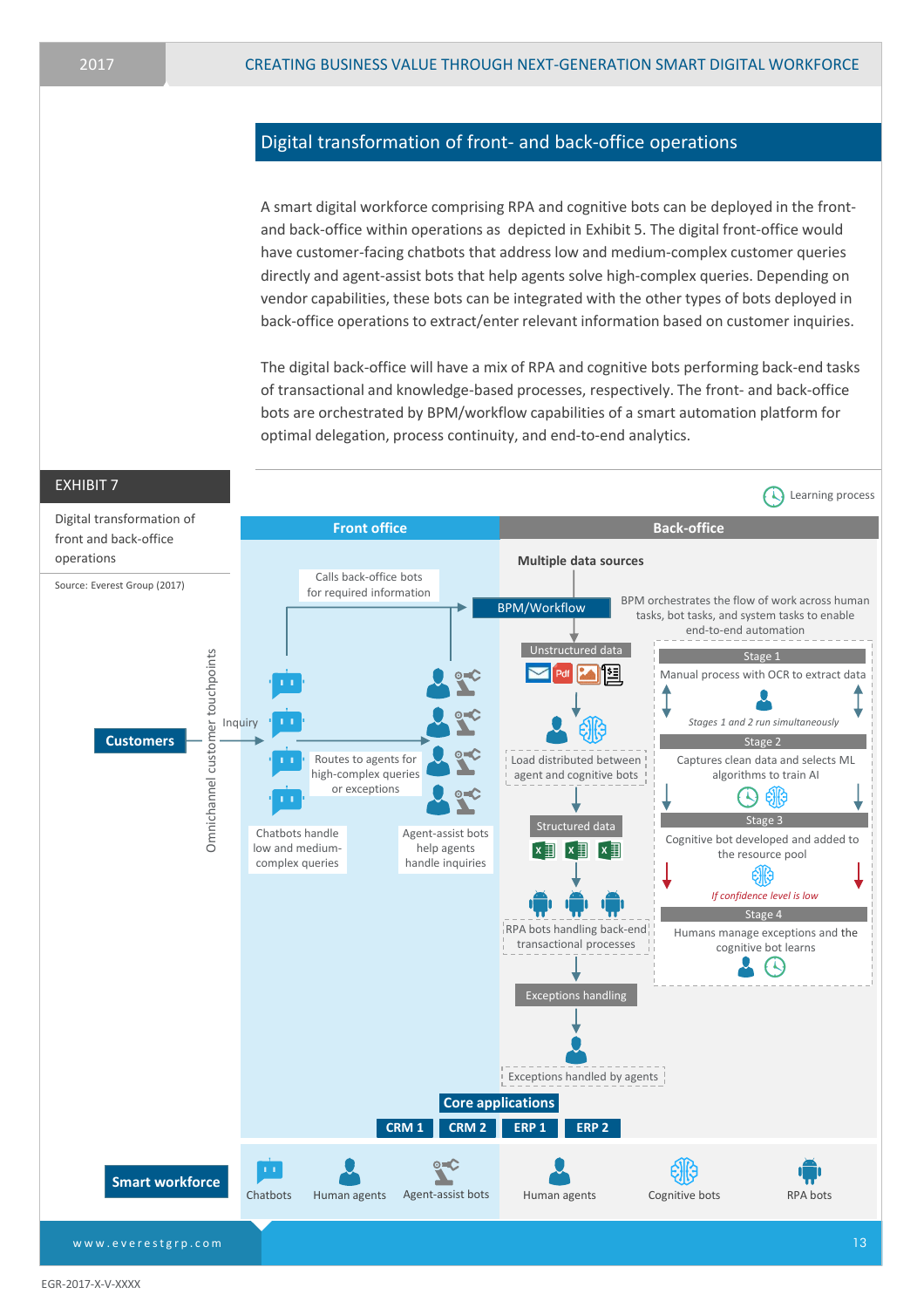In this section, we look at how the various business problems that enterprises face in the traditional workforce model – which has been elucidated earlier in the paper – can be solved by deploying smart digital workforce across front- and back-office operations.

**Processing high volumes of unstructured data:** The smart digital workforce of the automated back-office consists of human agents, RPA bots, cognitive bots, and an exception management team. Traditionally, back-office processes that involve converting unstructured data into structured data would be carried out by human agents. With the advent of cognitive automation, bots can be deployed and trained to do these tasks accurately and efficiently. The transition from human-only stage to bot-human coordination for process execution involves three stages

- In stage 1, the process of converting unstructured data to structured data is carried out by human agents
- In stage 2, cognitive bots are deployed to observe the process carried out manually by human agents. These bots get trained from observing human actions
- Both stages 1 and 2, which involves the learning process, happen simultaneously in realtime. OCR technology is required to extract data from most of the unstructured documents
- Once training is completed, in stage 3 the workload is distributed between agents and cognitive bots based on the predicted accuracy rates or confidence level of bots
- $\bullet$  In case the confidence level of bots is low, as is the case with exceptions, stage 4 is initiated. The task is routed to the exception management team. Cognitive bots observe how humans handle these exceptions and improve their accuracy accordingly. If the confidence level is above a given threshold and there are no exceptions, the process is completed and structured data is created

**Handling highly repetitive and transactional business processes:** RPA bots accurately and efficiently pick up structured data produced by cognitive bots or human agents to execute transactions. Exceptions encountered by RPA are routed to the exception handling team

**Increased customer queries across multiple channels:** The smart digital workforce in the digital front-office may consist of agent assistant bots, human agents, and chatbots. Lowcomplex inquiries are deflected through self-service channels to chatbots that interact with customers directly. Complex queries and exceptions are routed to human agents

**High turnaround time of agents in handling complex customer queries:** Agent assistant bots work alongside human agents to help solve queries much faster with greater accuracy. They are triggered by human agents to automate various applications on agent's desktop or virtual applications. They can also learn from past customer interactions to provide the next best action, thus improving agent's productivity and reducing the training time

**Legacy systems not compatible with modern applications and systems:** RPA bots are noninvasive due to their UI-based integration and work very well with legacy systems. A smart automation platform with BPM/Workflow capabilities governs the end-to-end process flow across front- and back-office and selects the best worker (humans or bots) based on the nature, type, and criticality of the task and routes work to them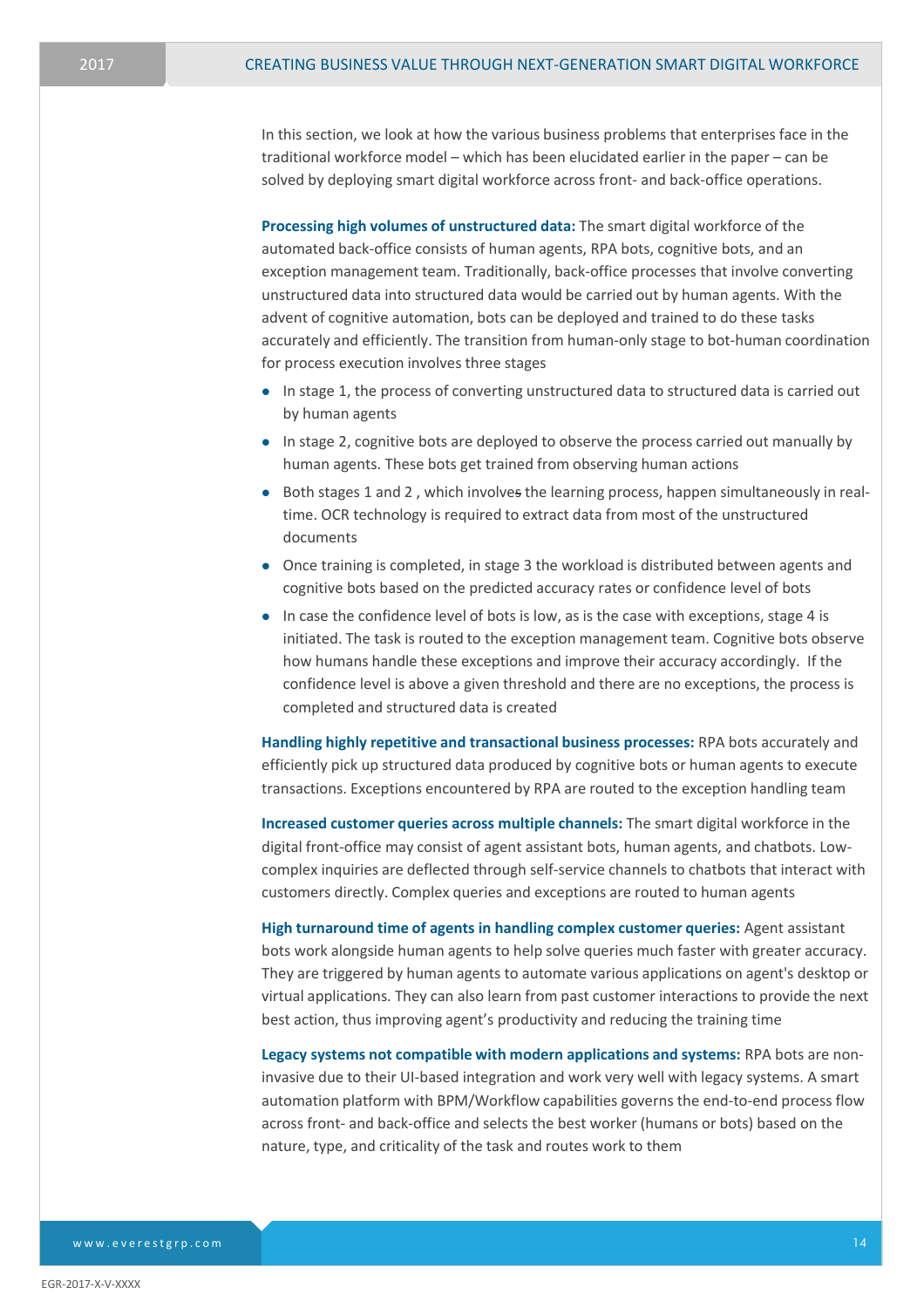### Driving business outcomes leveraging smart digital workforce

Smart digital operations comprising RPA bots, cognitive bots, and human workforce would help organizations achieve targeted business outcomes faster with greater efficiency. Some illustrative examples of how these bots can be deployed in various types of business processes involving transactional and knowledge-based tasks and the business outcomes that could be achieved are given below in Exhibit 6.

### EXHIBIT 8

Driving business outcomes leveraging smart digital workforce

Source: Everest Group (2017)

| <b>Type of business</b><br>process | Sample use case                                                              | <b>Smart digital</b><br>workforce                                                                     | <b>Business outcomes</b>                                                                                               |
|------------------------------------|------------------------------------------------------------------------------|-------------------------------------------------------------------------------------------------------|------------------------------------------------------------------------------------------------------------------------|
| Transactional                      | Validating customer<br>information in Know<br>Your Customer (KYC)<br>process | RPA bots, humans for<br>exceptions                                                                    | • Cost reduction<br>• Increased workforce<br>productivity<br>• Increased process efficiency<br>• Regulatory compliance |
| Transactional                      | Self-service: Answering<br>FAQs in interactive chat                          | Chatbots, RPA bots,<br>and human agents<br>for exceptions                                             | • Enhanced customer<br>experience<br>• Increased process efficiency<br>• Improved agility                              |
| Transactional                      | Customer onboarding                                                          | RPA bots with OCR<br>for forms screening,<br>and human agents<br>and cognitive bots<br>for exceptions | • Cost reduction<br>• Improved quality and<br>process efficiency<br>• Enhanced customer<br>experience                  |
| Knowledge-based                    | Customer servicing:<br>Answering complex<br>customer queries                 | Chat-assist bots and<br>human agents                                                                  | • Increased workforce<br>productivity<br>• Increased process efficiency<br>• Enhanced customer<br>experience           |
| Knowledge-based                    | Sentiment analysis:<br>Predicting the emotions<br>of customers               | Cognitive bots and<br>human agents for<br>actions                                                     | • Increased customer<br>satisfaction<br>• Increased workforce<br>productivity                                          |
| Knowledge-based                    | Fraud detection in<br>banking and financial<br>services                      | Cognitive bots and<br>human agents                                                                    | • Better management and<br>control<br>• Increased process efficiency<br>• Regulatory compliance                        |

RPA bots can be deployed in less time and can provide faster results such as reduction in operating costs and improvement in process efficiency. Though RPA bots can provide quick-wins for organizations to lower costs, it is important to note that including cognitive automation concurrently allows organizations to achieve more impactful benefits over long-term, such as increasing automation rates, improving workforce productivity, increasing customer satisfaction, and transforming business processes. Cognitive bots along with RPA bots can seamlessly handle end-to-end processes at greater accuracy and speed, requiring minimal intervention from people over time. Hence, deploying both RPA and cognitive bots together can more significantly impact business outcomes than RPA-only or cognitive-only deployments.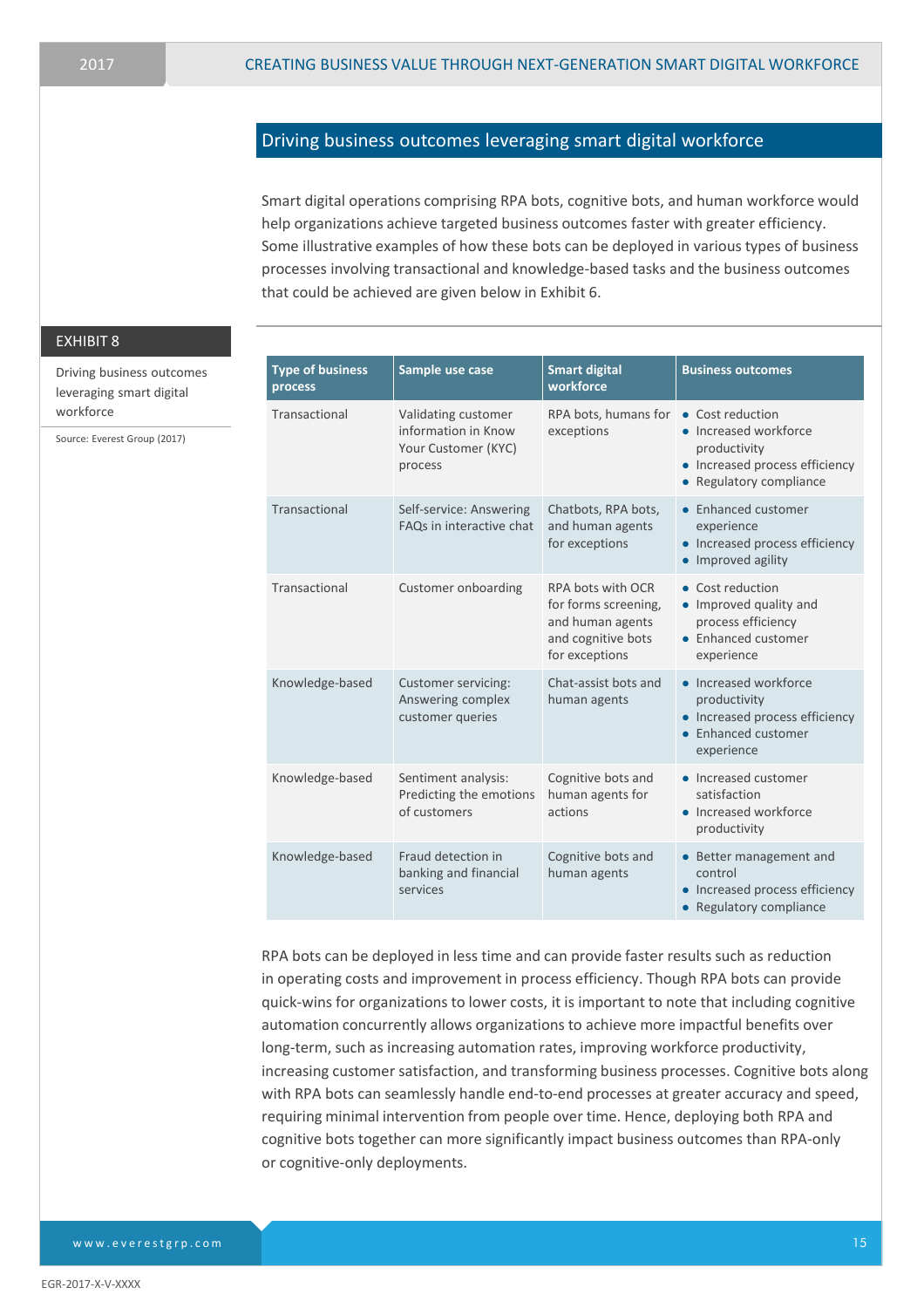### EXHIBIT 9

Case study: German multinational software corporation

Source: Everest Group (2017)

67% reduction in the number of FTEs need to process invoices

#### **Process: Invoice processing**

#### **Business problem:**

- A leading multinational software corporation was looking to transform the way they processed their customer invoices
- The function received high volumes of documents and unstructured data from customers through various channels, including email, paper, fax, post, social media, and other electronic data streams on a daily basis
- The objective was to reduce manual errors in processing these documents

#### **Solution:**

- A smart automation solution was implemented to develop digital capabilities for invoice processing
- Cognitive bots read, interpret, and extract the key data from invoices and validate them against compliance and legal requirements
- The exceptions are automatically routed to human agents and bots learn from the actions of human agent using machine learning capabilities
- Cognitive bots optimize their efficiency with every exception minimizing the need for human intervention
- The validated structured data is delivered to RPA bots for entering into the firm's ERP system

#### **Business outcomes:**

- About 67% reduction in the number of FTEs needed in the process
- Reduction in the amount of incorrect data generated due to human errors and considerable increase in process accuracy
- About 20% reduction in the number of helpdesk queries and enhanced customer satisfaction

### **Key success factors for smart automation**

**1. Organizational readiness:** Positive alignment is essential across all key stakeholders, including IT. Putting in place a governance structure to clarify roles and responsibilities

- **2. Skills:** Sourcing the right skills for developing, managing, and running smart automation solutions
- **3. Setting realistic expectations:** Setting realistic expectations from automation initiatives and produce quick to keep the confidence of the program. Time-to-value realization of cognitive automation is usually much longer than that of RPA. It often takes huge volumes of clean data to train machine learning algorithms to attain the required accuracy levels
- **4. Agility:** Ensuring that implementation is based on agile methodologies for faster response times
- **5. Scale:** Moving beyond pilot and scale up the smart automation initiatives as soon as possible to maximize benefits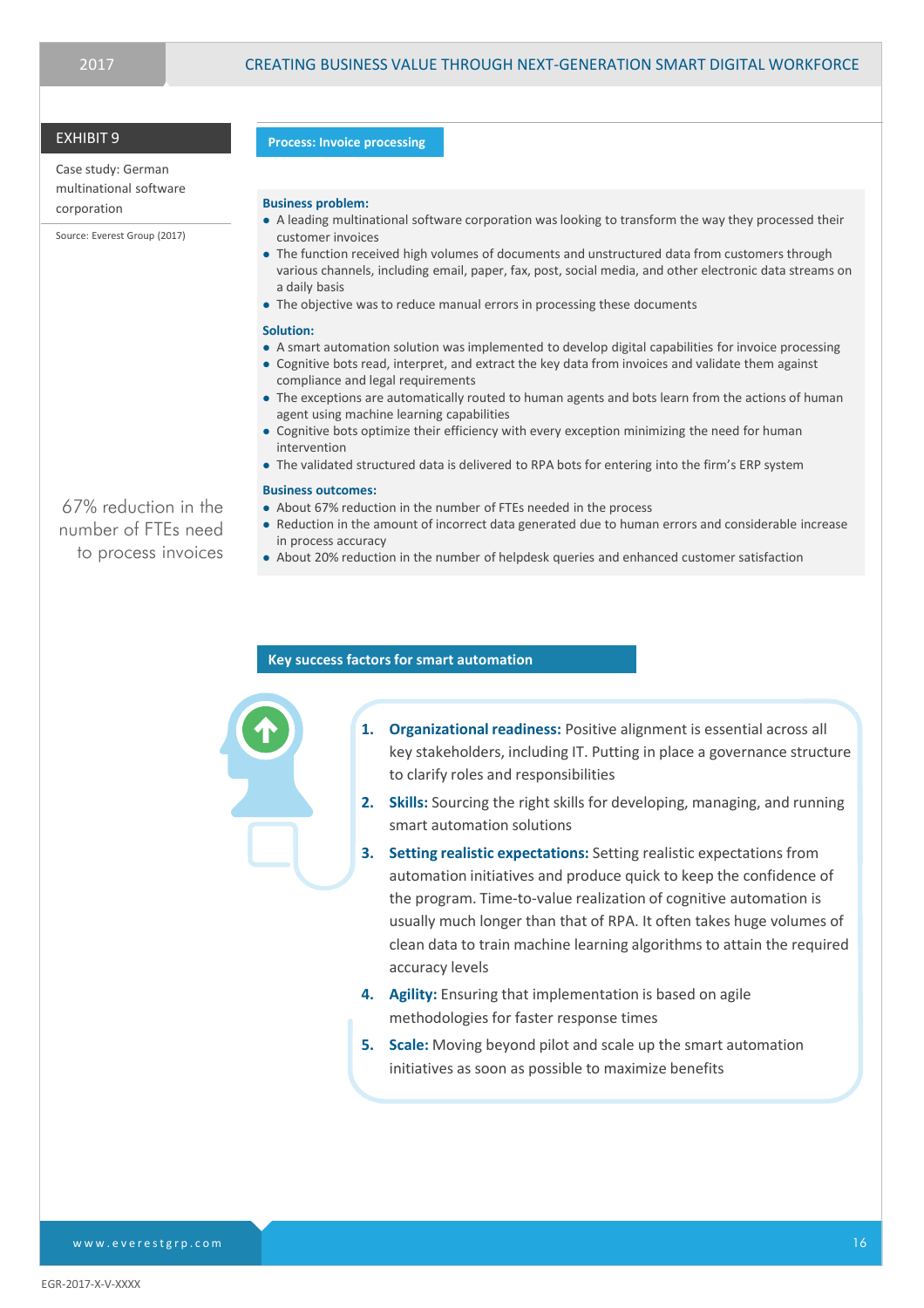### Conclusion

The arrival of RPA democratized the impact of automation across many industries by allowing enterprises to automate rule-based tasks and deliver quick wins. It is emerging as a key enabler for enterprises' digital transformation journey. While RPA addresses a large part of transactional business process automation, the extent of benefits is limited by its inability to handle unstructured data. Cognitive automation capabilities such as ML and NLP present opportunities to expand the scale and scope of automation with their ability to automate work involving unstructured data – enabling more end-to-end process automation. A smart automation solution that combines both RPA and cognitive automation capabilities enabling self-managed and self-learning bots, and orchestrating digital and human workforce from front- to back-office is the key to achieving business transformation and long-term value. It enables organizations to automate work involving both structured & unstructured data, create digital capabilities, and paves way for advanced predictive and prescriptive analytics to deliver more robust business insights for strategic business processes that involve complex decision-making.



It's important to note that cognitive automation is still in the early adoption cycle and the time-to-value realization is usually much longer than that of RPA. However, in order to be future-proof, enterprises should invest in scalable automation solutions that enable them to get quick wins from RPA and long-term term benefits from cognitive automation and advanced analytics.

Firms that are beginning their automation journey tend to look for both RPA and cognitive automation capabilities. Several firms that have adopted RPA are evaluating how to bring in cognitive capabilities alongside their existing deployments. Most forward thinking firms are already reaping the benefits of adopting both RPA and cognitive automation – that promises to provide significant positive impact on their business outcomes, agility, customer satisfaction, and competitiveness in their markets.

EXHIBIT 10

Illustration of potential impact of RPA and smart automation solutions Source: Everest Group (2017)